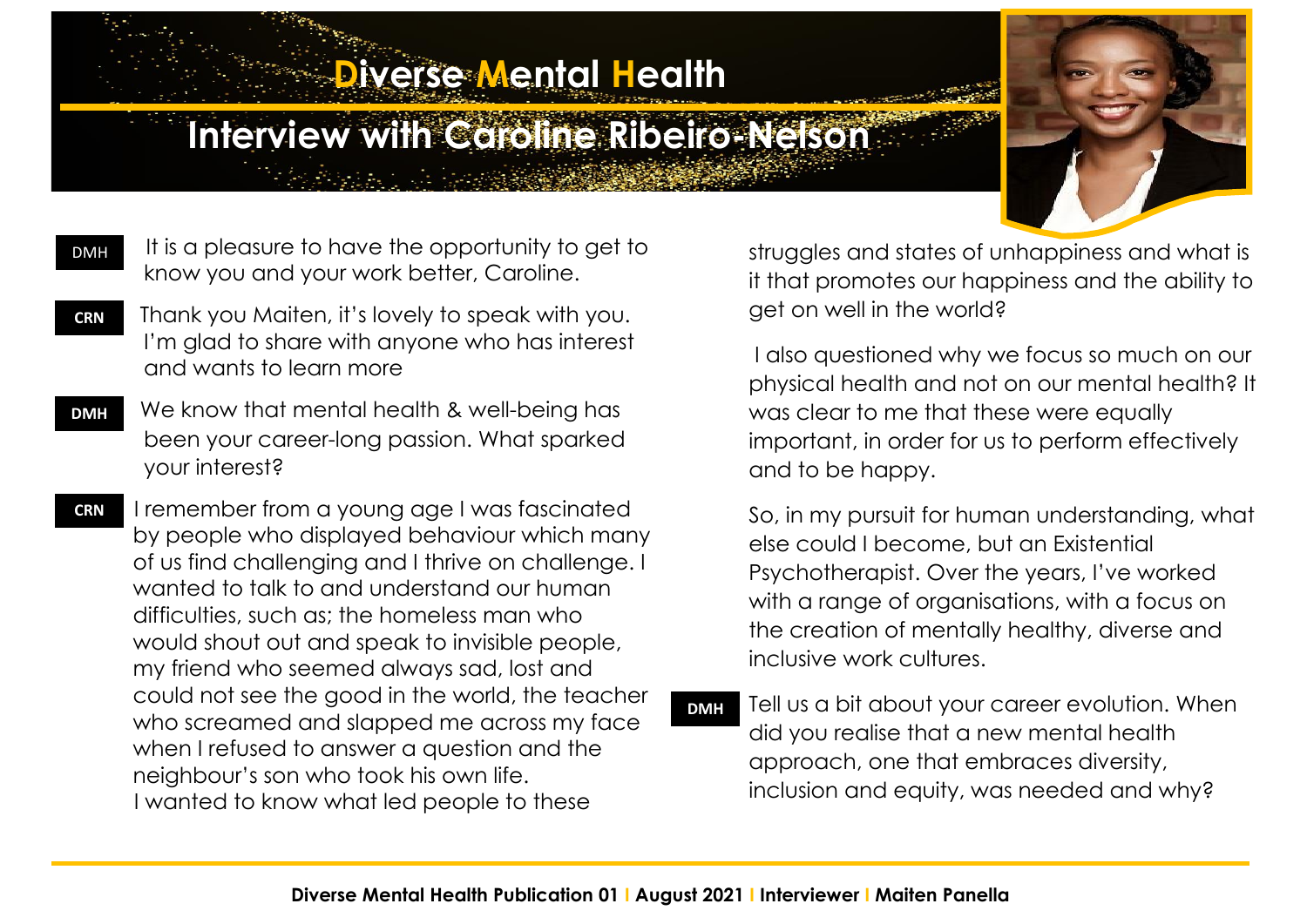I think that DMH has always been a part of my perspective and work. This has been from the very start of my career over 25 years ago.

 Throughout my career, both personally and professionally I have witnessed how certain factors in our society are harmful to the mental health of women, Black people and those from different backgrounds. Recent research also bears this out.

 I recognised how factors such as; social injustice, verbal, sexual and physical abuse and assault amounted to traumatic experiences. On-going circumstances of exclusion, inequity, lack of opportunity, low income, rejection, inadequate or no resources, discrimination, sexism, racism and other isms all constituted to chronic stress and were harmful to our mental health. Although this was clear for me, this was something barely being written or talked about, went acknowledged and has not been adequately addressed.

My driving statement is Good Mental Health requires Good DEI

- Is there any episode you can recall (maybe in your childhood or adolescence) that ignited the passion you have been carrying for so long? **DMH**
- My experience from early childhood was not much different from many others, due to their diverse background. I have been racially abused verbally throughout my school years and by strangers on the street, excluded from social and professional events and venues, ignored, shunned, treated unfairly by managers and colleagues who did not wish to include or me, told by educational professionals, that I was unintelligent with a message that I was not valued by society. I tell you all this, not as a pity / sob story, but to express how this has become the norm for people from diverse backgrounds. This involves having to find ways to continually adapt, cope and overcome these challenges. **CRN**

 So, I have personally and professionally seen how these types of experiences cause trauma, chronic stress and mental health problems for people who are non-white or due to being different from the dominant power, particularly due to their ethnicity, sexual orientation/ identity,

**CRN**

,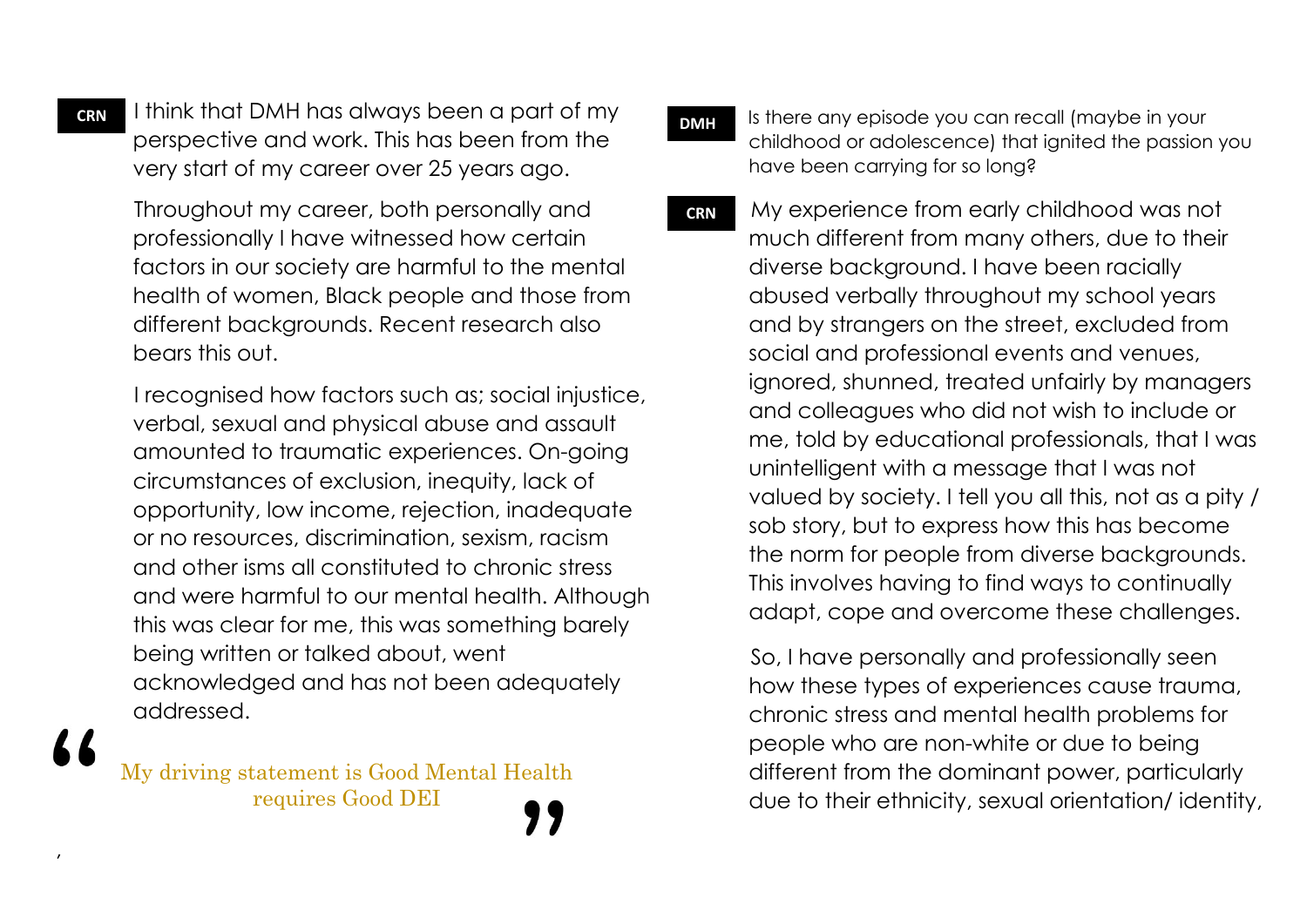physical ability, religion, age or social status. For me then, an approach which takes this into account and addresses these needs is completely obvious and essential.

 What can you say about the status quo regarding diversity, equity, and inclusion (DEI)? What is still to be done? **DMH**

 I'm afraid, that there is no short answer to this question Maiten **CRN**

 Twenty-five years ago, being the first Black woman within a national organisation, incredibly I didn't think much about this at the time and I'm struck by how very naïve I was. I had great confidence and believed that I deserved an opportunity to grow in this new position. However, there were those within the organisation, who felt the opposite and wanted to see me fail. "She only got the position because she's Black" were statements I heard directly and indirectly. I was viewed as a token for the organisation. Indeed, I was asked to pose for company brochures and asked to speak about racism, being "complimented", in a surprised tone on how eloquently I seemed to be able to express myself.

 Despite this I had a supportive manager and great team, which helped me to get through and to flourish

 Twenty-five years later we are seeing a great trend of women, Black. Brown and Indigenous people being the first to be appointed historical positions within organisations. I question if my appointment and those being made today have made a significant difference. The problem is that many people and organisations have failed to understand that real and effective diversity, equity and inclusion is more than mere "Tokenism" or a marketing ploy. It requires a fundamental shift in the status quo, the dismantling of restrictive societal structures and constructive education. This involves long-term and genuine commitment, along with strong investment. Without this meaningful and lasting change is not possible. I'm on my soap box now,

for real equity we need a more even distribution of resources, wealth and power. Inclusion requires meaningful participation and influence, which is representative throughout for everyone.

Looking at how things stand today, I would have to say that we have an incredibly long way to go yet.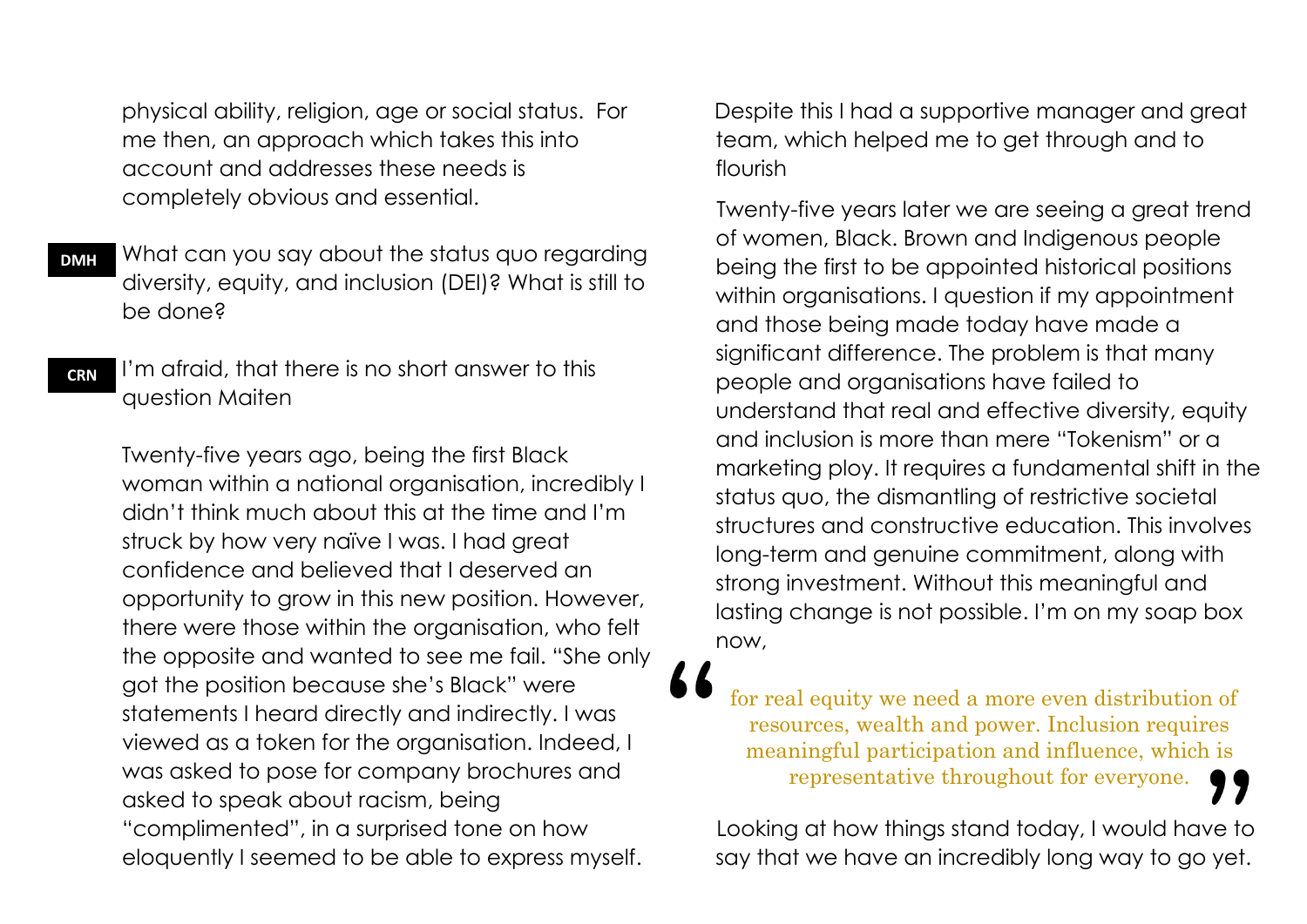In your view, what would be the fundamental shift, corporates need to embrace DMH and why? **DMH**

 The way I see businesses seriously approaching the creation of a mentally healthy and inclusive workforce, which is productive and engaged, involves both understanding and addressing the strong relationship between people's mental health and detrimental factors related to the status of equity, inclusion and diversity relevant to their organisation and culture. This means fully supporting everyone, in managing mental health issues, the impact of a lack of DEI, as well as the way these challenges are related to people's experiences of trauma, inequity, exclusion, injustice, lack of resources, racism, sexism, other isms and discrimination. **CRN**

 It is essential to recognise how a lack of DEI impacts mental health and well-being can lead to a wide range of negative consequences within the workplace. These can affect relationships, engagement, retention, performance, productivity and contribute to a negative work culture. Therefore, addressing the impact on employees, clients / customers, as well as the way, in which this is perpetuated in the workplace is hugely important.

 Embracing the Diverse Mental Health approach offers a way forward in addressing the connection between mental health and harmful DEI issues. A major problem is that the fundamental and important aspects of a persons lived experience, the restrictive structures, as well as the inequitable dynamics, on which these problems are based have not been significantly confronted. Meaningful and significant change requires developing relevant mental health support strategies, which cover the impact of detrimental DEI issues, as well as tackling the factors, which perpetuate, uphold and bar the way for better DEI. This isn't easy and presents an immense challenge, which requires courage, commitment, investment and adequate resources

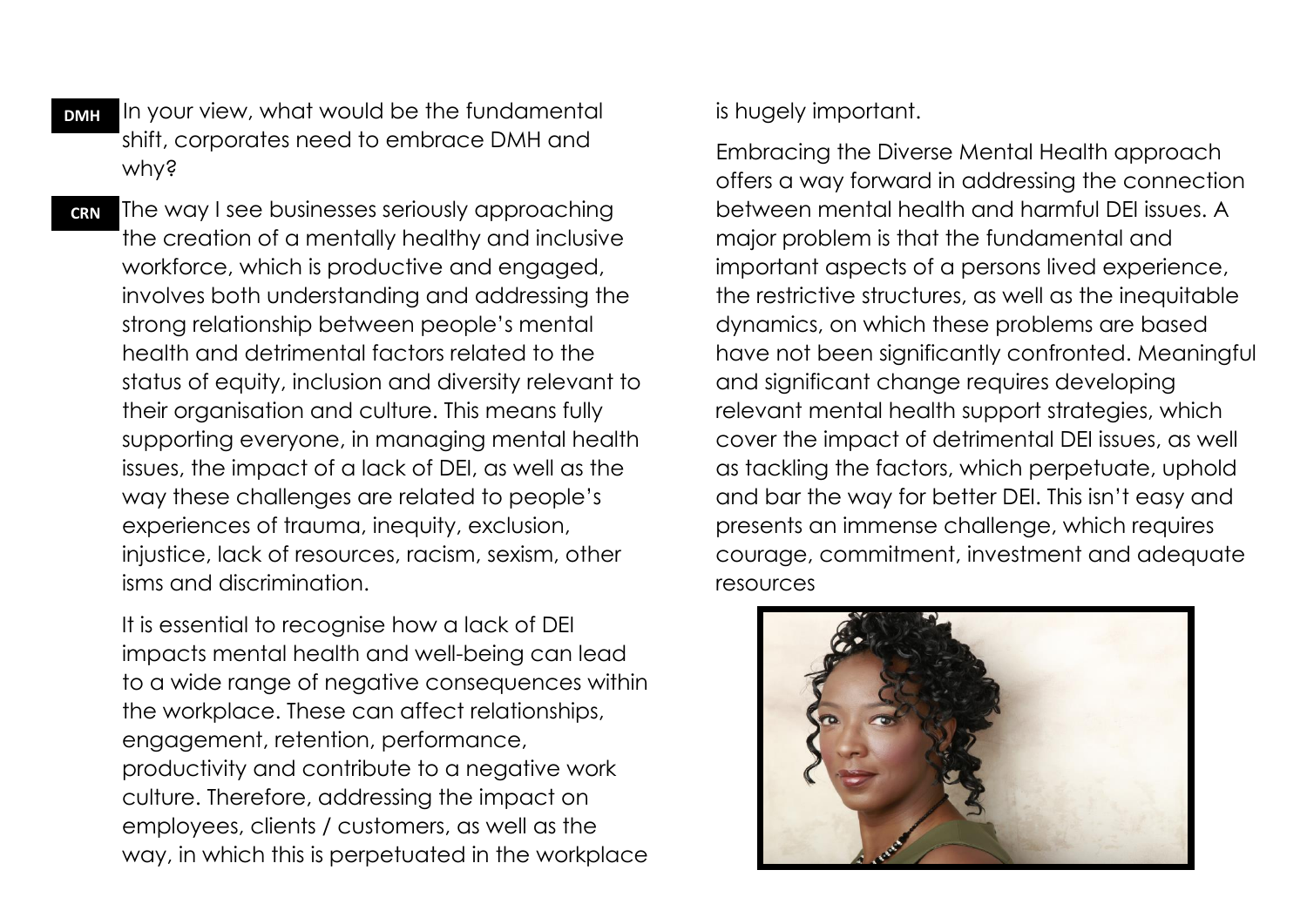**DMH**

 Many corporates are trying to do so, but the beginnings are complex, and sometimes they seem completely lost. How would you guide them to achieve success in that area? Is there a "right path"?

 Commitment to the mental health and well-being of women and a diverse workforce, requires strong and on-going mental health support structures and effective strategies, which reflect the related DEI issues. **CRN**

A crucial factor, is without a doubt, psychologically safe environments, which are inclusive, non-judgemental and protective

 In response to your question Maiten, about a right path. I think that in seeking clarity about the issues involved, the impact and the road considering questions such as;

- How are we gaining relevant insight and knowledge into the mental health needs and DEI issues of our people?
- What does a genuine and effective strategy, which reflects and meets the needs of our diverse workforce, look like?
- What does a genuine commitment involve and are we ready to take meaningful steps towards this?
- Are we ready and willing to invest significant and meaningful time, finances and resources in order to create fundamental changes?
- How do we engage and build strong and lasting relationships with all of our people and stakeholders, in an equitable way?
- What needs to be in place, in order to provide a psychologically safe environment?

Can be useful in creating a starting point

A company's culture has to be more than its stated values. These need to be an expression of the diverse and actual experience of those connected to it.

 It is important for organisations to engage, in order to create caring and strong structures, as well as constructive relationships. This requires investment of relevant time and resources, which are essential for stability, productivity, growth, good health and happiness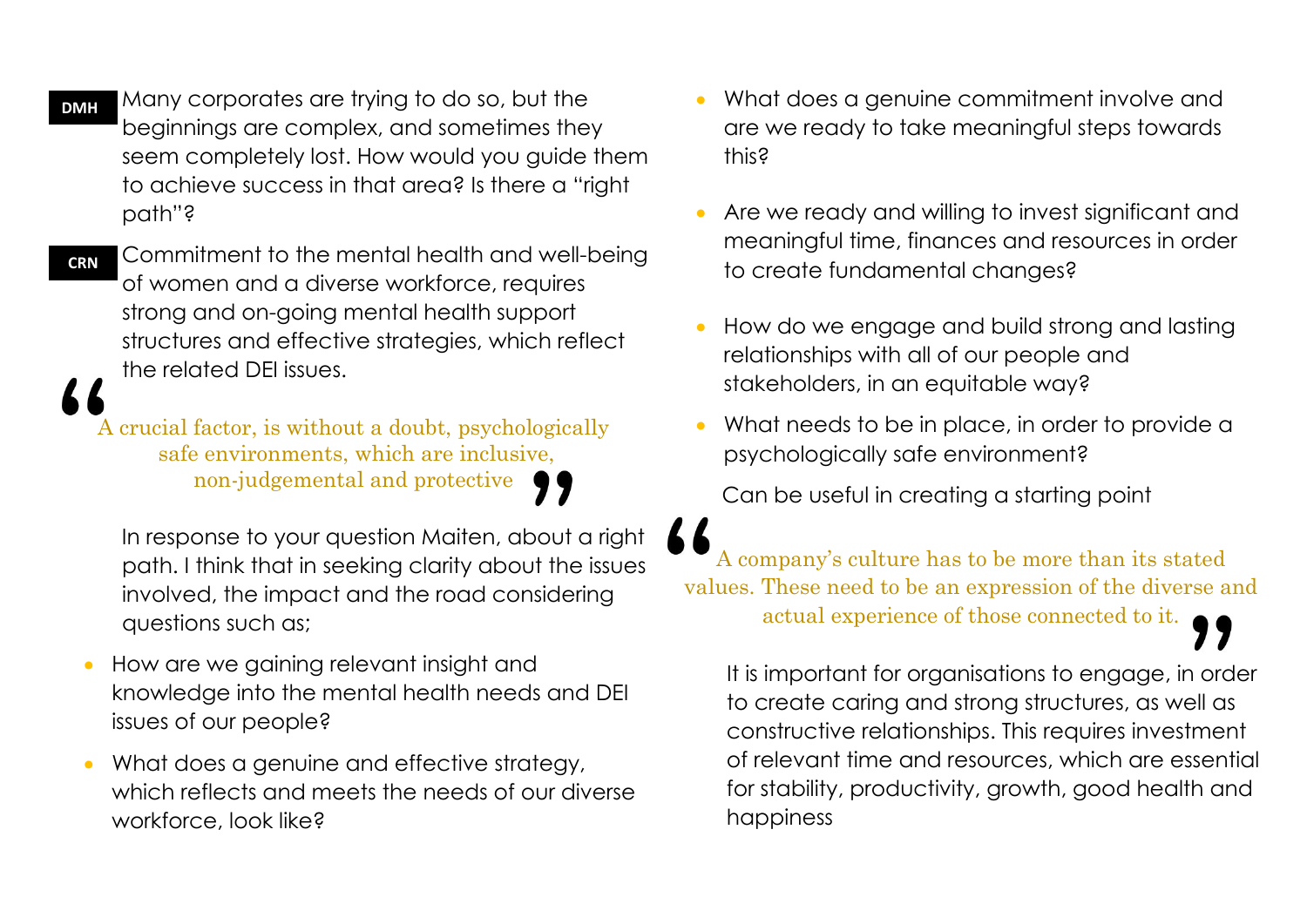DMH expresses more than a person-centred approach, where all aspects of a person's experience are considered. This perspective means that individuals and organisations do not seek to merely cope with, manage ignore, avoid, mask or get away from mental health+ related DEI issues. This is not an effective solution or way forward. My focus is one, which informs and supports you to recognise, learn, understand, confront, transform and create cultures, which incorporate ways of thinking, behaving, building cultures upon strategies, which address the fundamental and crucial issues of our mental health and the related DEI issues

 Of course, I have to say that it makes perfect sense for leaders and organisations to work together with experts and professionals, with the skills and know-how to support their employees and meet their goals

## **What is your position regarding the recent episodes involving Simone Biles and Naomi Osaka?**

 Simone Biles and Naomi Osaka are two incredibly talented and courageous young woman.

I greatly appreciate and respect their decision to take an open stand on making their mental health a priority. Particularly being Black women, they are continually confronted with enormous societal pressure and stress. They have to work that much harder, achieve more, prove their worth and are expected to sacrifice their health. The issues for considering the impact for diverse mental health, which these women face, are all too clear here with factors of sexism, racism, negative press and criticism and unfair treatment

 This is momentous time in the history of sport and in the drive to promote better mental health. I really don't think that anything or anyone should tell, make or expect you to risk or harm your health

 Caring for our mental health has often been seen as self-indulgent and selfish, with a huge stigma attached to mental health problems. Many individual face barriers in fearing that they will be seen as "crazy", weak or incapable. This is definitely not the case.

Safeguarding our mental health is not a luxury, nor it is selfish. This is about self-preservation and the choice not to damage or sacrifice, a crucial part of who we are and how we exist

**CRN**